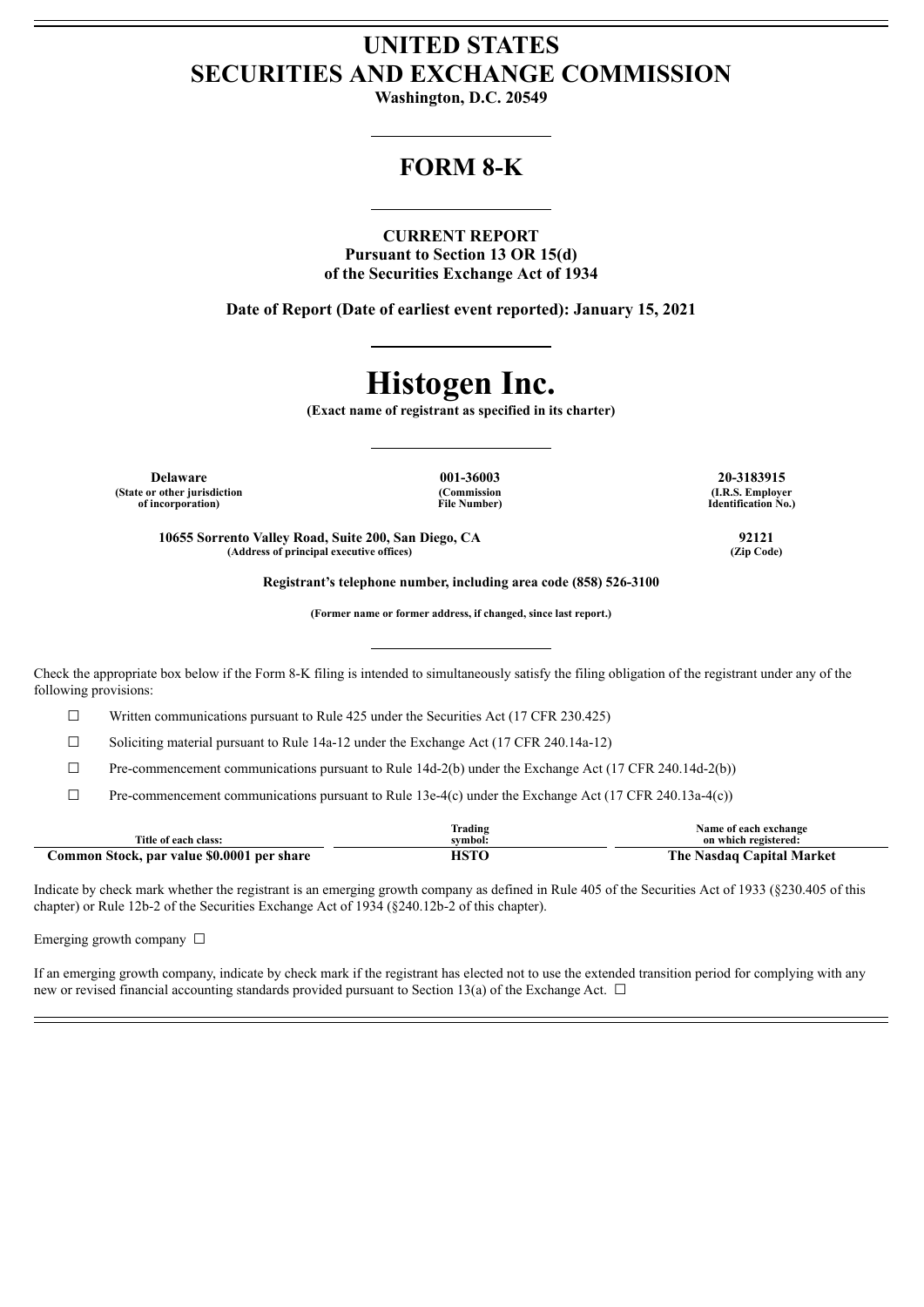#### **Item 8.01 Other Information.**

On January 19, 2021, the Company issued a news release announcing an update for its HST-003 knee cartilage regeneration program. A copy of the news release is filed as Exhibit 99.1 to this Current Report on Form 8-K and incorporated herein by reference.

#### **Item 9.01 Financial Statements and Exhibits**

*(d) Exhibits*

| Exhibit Number | Exhibits                                              |
|----------------|-------------------------------------------------------|
| -99.1          | News Release of Histogen Inc., dated January 19, 2021 |

\* \* \*

2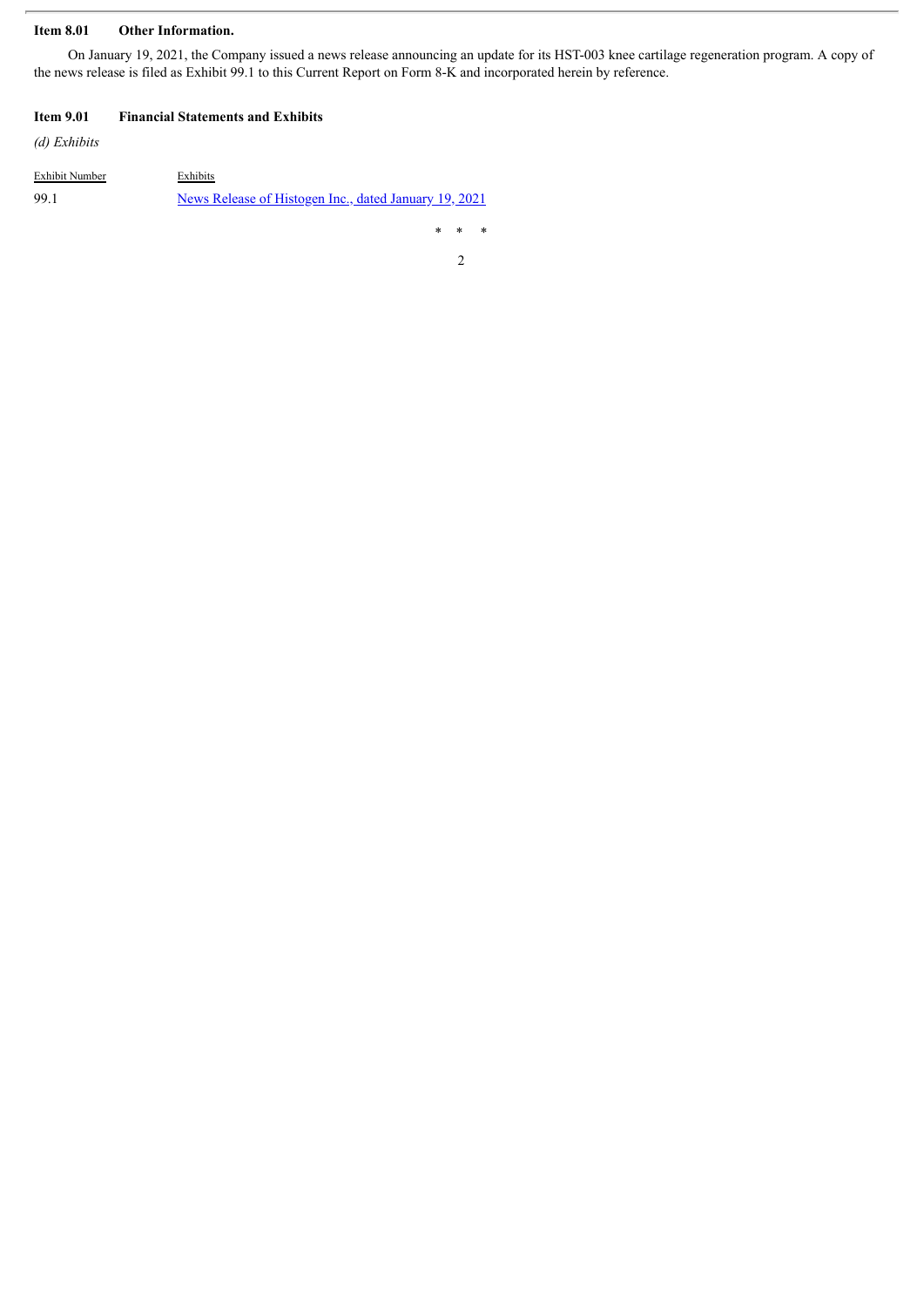#### **SIGNATURES**

Pursuant to the requirements of the Securities Exchange Act of 1934, the registrant has duly caused this report to be signed on its behalf by the undersigned hereunto duly authorized.

Histogen Inc.

Date: January 19, 2021 By: /s/ Richard W. Pascoe

Name: Richard W. Pascoe Title: President and Chief Executive Officer

3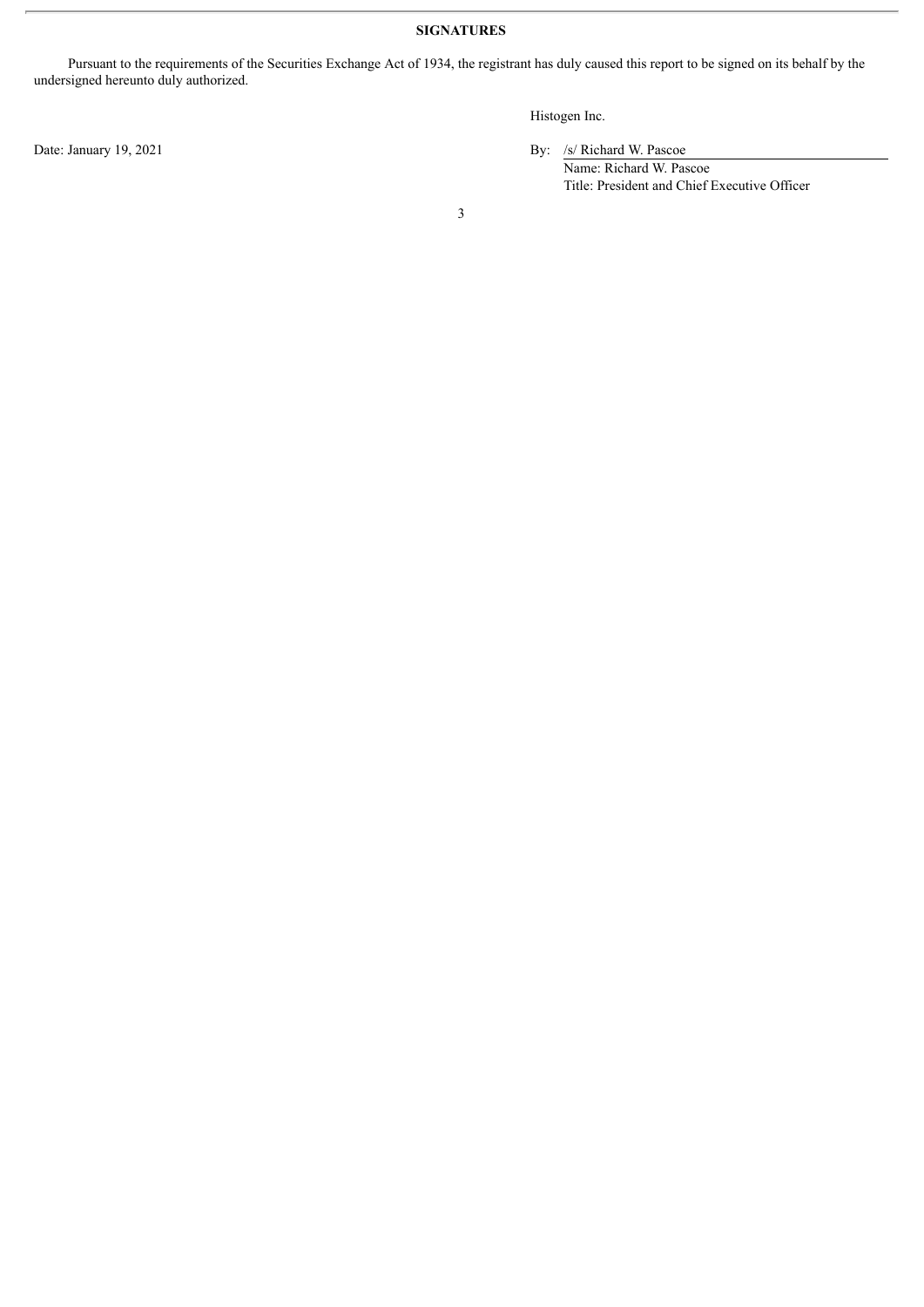# <span id="page-3-0"></span>Histogen Redefining Regenerative Medicine

#### **CONTACT:**

Susan A. Knudson Executive Vice President & CFO Histogen Inc. ir@histogen.com

#### **Histogen Reports FDA Clinical Hold for Planned Phase 1/2 Trial of HST-003 for Knee Cartilage Regeneration**

**SAN DIEGO, January 19, 2021** – Histogen Inc. (NASDAQ: HSTO), a clinical-stage therapeutics company focused on developing potential first-in-class restorative therapeutics that ignite the body's natural process to repair and maintain healthy biological function today announced that the U.S. Food and Drug Administration (FDA) has verbally notified the company that it has additional questions about the company's Investigational New Drug ("IND") application package for the planned Phase 1/2 clinical trial of HST-003, which is intended to evaluate the safety and efficacy of human extracellular matrix (hECM:HST-003) implanted within microfracture interstices and the cartilage defect in the knee to regenerate hyaline cartilage in combination with a microfracture procedure.

Histogen has not yet received the written notice of its clinical hold from the FDA, which the FDA expects to provide to the company by February 12, 2021. Based upon the verbal communication with FDA, they indicated that the clinical hold is due to pending CMC information that is required to complete their review. Histogen plans to work diligently with the FDA to seek the release of the clinical hold and provide updated guidance on any potential impact to the HST-003 program once the written notice from FDA is received.

#### **About HST-003**

Histogen's human extracellular matrix, or hECM, is intended for regenerating hyaline cartilage for the treatment of articular cartilage defects with a novel malleable scaffold that stimulates the body's own stem cells. In multiple preclinical models, HST-003 has been shown to regenerate mature cartilage and well vascularized bone, indicating therapeutic potential in the sports medicine, spinal disc repair, orthopedic, and dental areas. Studies conducted by outside experts have demonstrated that HST-003 is anti-inflammatory, angiogenic, and can stimulate the growth of stem cells in damaged areas to induce tissue regeneration. The most extensive in vivo work in animals has focused on the regeneration of new hyaline cartilage and bone in full thickness knee injuries.

#### **About Histogen**

Histogen Inc. is a clinical-stage therapeutics company focused on developing potential first-in-class restorative therapeutics that ignite the body's natural process to repair and maintain healthy biological function. Histogen's innovative technology platform utilizes cell conditioned media and extracellular matrix materials produced by hypoxia-induced multipotent cells. Histogen's proprietary, reproducible manufacturing process provides targeted solutions across a broad range of therapeutic indications including hair growth, dermal rejuvenation, joint cartilage regeneration and spinal disk repair. For more information, please visit www.histogen.com.